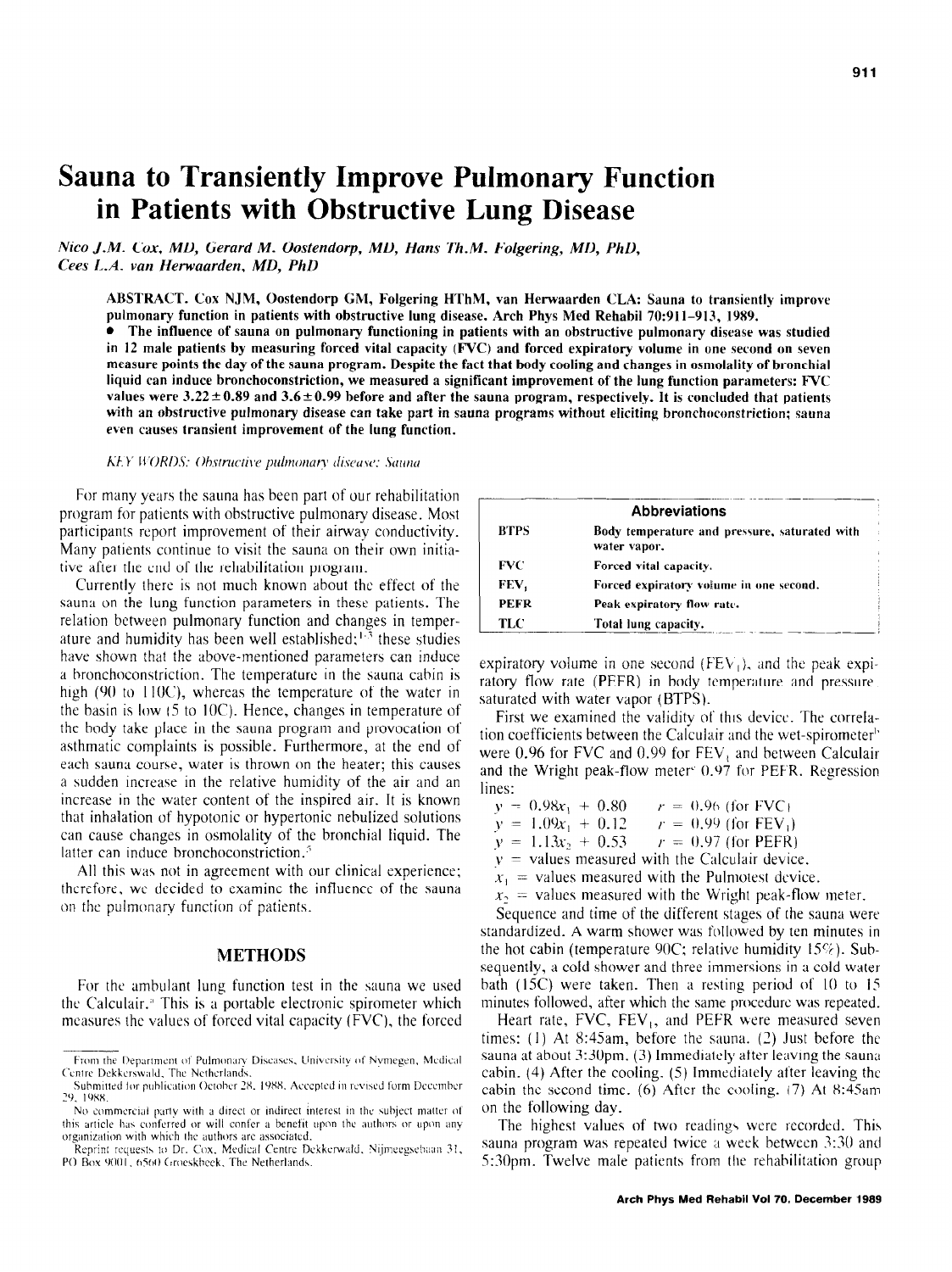| Patient<br>number | Age<br>(vrs) | Height<br>(c <sub>m</sub> ) | Weight<br>(kg) | <b>TLC</b><br>(1) | <b>FVC</b>   |                                      | FEV,          |                                          |              |
|-------------------|--------------|-----------------------------|----------------|-------------------|--------------|--------------------------------------|---------------|------------------------------------------|--------------|
|                   |              |                             |                |                   | $\mathbf{d}$ | After<br>inhalation of<br>salbutamol | (b            | After inhala-<br>tion of sal-<br>butamol | Treatment ** |
|                   | 48           | 168                         | 68             | $5.8(91)^*$       | 2.7(64)      | 2.8                                  | $1.4(42)^{*}$ | 1.7                                      | 1,5          |
|                   | 58           | 178                         | 83             | 6.3(88)           | 3.5(76)      | 3.7                                  | 2.0(57)       | 2,2                                      | 1,3          |
|                   | 44           | 168                         | 60             | 6,8(107)          | 2.0(46)      | 2.7                                  | (0.8(23)      | 1.0                                      | 1,3,4,5      |
|                   | 33           | 171                         | 70             | 7.7(117)          | 5.3(109)     | 5.3                                  | 3.2(81)       | 3.5                                      |              |
|                   | 37           | 177                         | 85             | 6.7(95)           | 5.1(100)     | 5.1                                  | 2.9(70)       | 3.4                                      |              |
| o                 | 49           | 170                         | 63             | 5.7(88)           | 2.6(60)      | 3.2                                  | 1.4(41)       | 1.6                                      | 1,4,5        |
|                   | 43           | 181                         | 76             | 7.9(107)          | 3.6(70)      | 3.6                                  | 1.7(41)       | 2.0                                      | 1, 2, 4, 5   |
| 8                 | 51           | 174                         | 56             | 7.0(103)          | 2.4(53)      | 2.5                                  | 1.1(31)       | 1.2                                      | 1.2.5        |
| 9                 | 32           | 172                         | 67             | 6.2(95)           | 2.5(51)      | 2.7                                  | 0.9(22)       | 1.0                                      | 1.4          |
| 10                | 38           | 183                         | 90             | 6.8(90)           | 4.3(79)      | 4.3                                  | 2.1(48)       | 2.7                                      |              |
| 11                | 45           | 186                         | 84             | 8.1(103)          | 5.0(92)      | 5.2                                  | 2.7(62)       | 3.3                                      | 1,4          |
| 12                | 39           | 168                         | 59             | 7.3(116)          | 3.6680)      | 39                                   | 4(39)         | $\mathbf{1}$                             |              |

|  | Table 1: Anthropometric Data of the Group Examined |
|--|----------------------------------------------------|
|  |                                                    |

\*Percentage of predicted value according to Quanjer.<sup>8</sup> \*\* I = B<sub>2</sub> sympathomimetics; 2 = Sodium cromoglycate; 3 = Anticholinergics; 4 = Theophylline;  $5 =$  Corticosteroids.

participated. The characteristics of these patients are summarized in table 1.

During the whole test period all patients used an optimal pulmonary medication and were in a stable stage of their disease. Results are given as mean  $\pm$  SD. Statistical analysis was carried out with the Student *t*-test for paired observations.

### **RESULTS**

All results are presented in table 2. The results are compared with the values immediately before the sauna program (stage  $2).$ 

During the sauna program, there was a significant improvement in the FVC and  $FEV_1$  (fig), but surprisingly, no decrease during the cooling stage was observed. Lung function tests on the day before and after the sauna showed the same values  $(1$  and  $7)$ .

# **DISCUSSION**

During the sauna program a slight improvement in lung function was observed, despite the fact that decrease in body temperature and changes in osmolality of bronchial liquid can induce a bronchoconstriction.<sup>1,2,5</sup>

When the effect of sauna was compared to that of salbutamol, it appeared that the improvement in FEV<sub>1</sub> after sauna was 46% of the improvement after the use of salbutamol.

During the cabin stage,  $FVC$  and  $FEV_1$  improved. This might be explained by a bronchodilating effect of the very warm, inspired air on the airways. It is a well-established fact that cooling of the bronchial mucosa causes bronchoconstriction.<sup>3</sup> It is conceivable that when breathing room air, the larger airways are already cooled (the esophageal temperature in a group of asthmatics breathing room air was found to be  $30.6 \pm 1.5$ C),<sup>6</sup> and consequently somewhat restricted. When breathing ambient air of 90C, there is no more cooling and especially no heat loss.

Another possibility may be that there is an effect of the hot air in the cabin on the ventilatory muscles,<sup>4</sup> comparable to warming up before a sport performance. This leads to an increase in  $FEV<sub>1</sub>$  and  $FVC$ , as these parameters are partly effort dependent.<sup>8</sup> Furthermore, it is possible that the changes in temperature and condensation of water trigger the expectoration of mucus and thus improve the pulmonary function.

An explanation for the fact that there is no decrease in the above-mentioned parameters by body cooling (stages 4 and 5) could be that all patients had an optimal bronchodilatory treatment so that constriction of the bronchi could be prevented.

Changes in heart rate during the different stages are the wellknown results of vasodilatation and constriction through variations in temperature.<sup>7</sup> Most of the patients enjoyed the sauna as part of our rehabilitation program because of its positive effect on their pulmonary functioning. The results of the pres-



Changes in FVC and FEV<sub>1</sub> in the different stages compared with stage 2, directly before the sauna course.  $(\pm SD; n=12)$  (Consequently all values for changes in FVC and FEV<sup>1</sup> at stage 2 are zero.) \* $p < 0.01$ ; \*\* $p < 0.001$ .